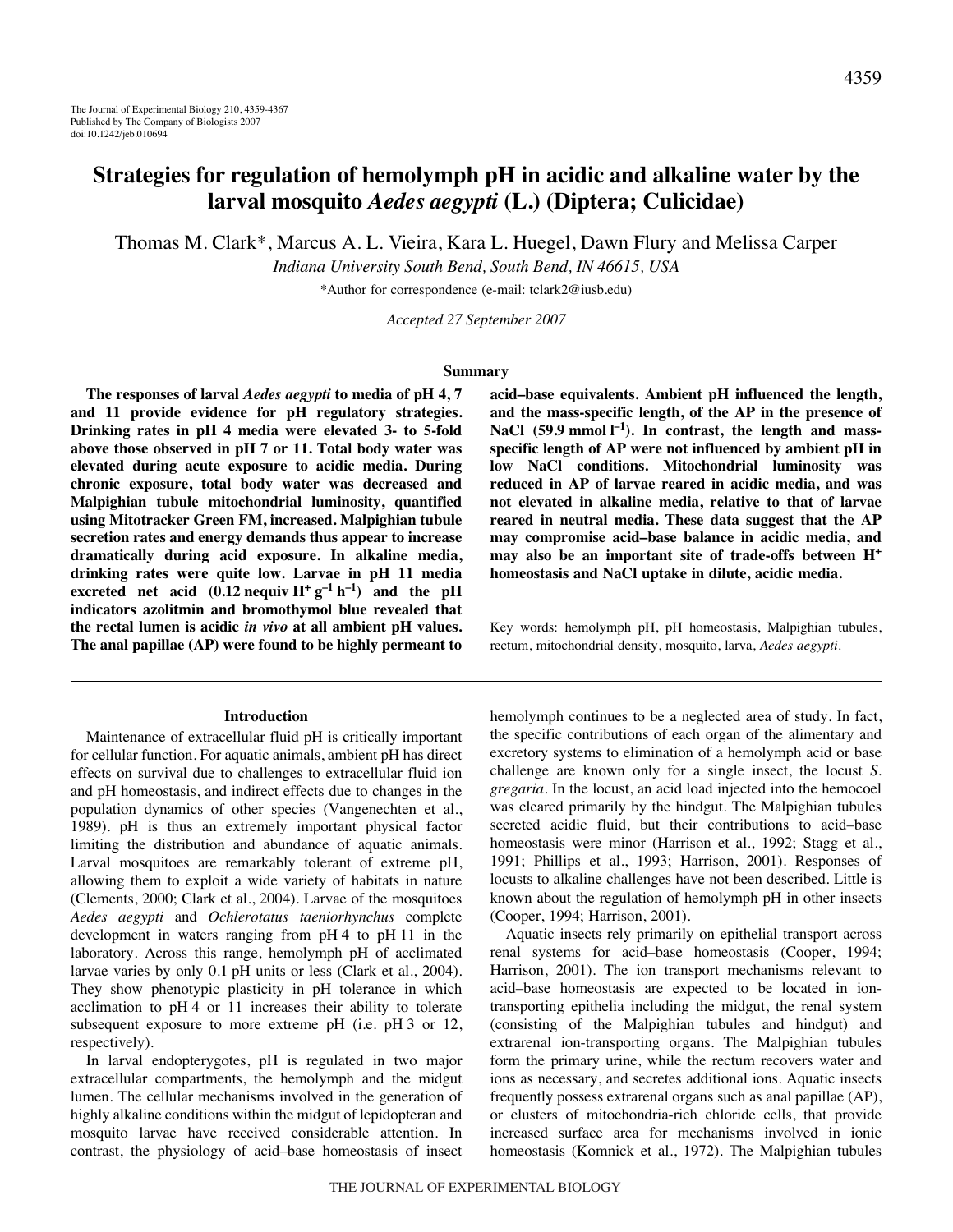# 4360 T. M. Clark and others

and hindgut of *Ochlerotatus taeniorhynchus* possess inducible specific transport mechanisms for secretion of a variety of ions (Bradley and Phillips, 1977; Maddrell and Phillips, 1978). Most inducible ion transport systems are located in the rectum, with the exception of inducible  $SO_4^2$  transport, which occurs in the Malpighian tubules (Maddrell and Phillips, 1978). Induction of  $H<sup>+</sup>$  transport was not investigated.

The limited work on larval mosquito hemolymph pH homeostasis in alkaline media emphasizes the role of the rectum. Larvae of the mosquito *Aedes dorsalis* inhabit alkaline lakes containing high concentrations of bicarbonate, and under these conditions bicarbonate is excreted into the rectum *via* HCO<sub>3</sub><sup>-</sup>/Cl<sup>-</sup> exchange (Strange and Phillips, 1984; Strange et al., 1982; Strange et al., 1984). The AP of larval mosquitoes and related Diptera consist of four elongated gill-like structures attached to the last abdominal segment. They are covered with cuticle, contain a cellular syncetium, and can be isolated from the hemolymph by the actions of a ring of muscles at their base (Clements, 2000). The AP of larval mosquitoes are known to be important sites of ion uptake, and are the region of the cuticle most permeant to water (Wigglesworth, 1933; Wigglesworth, 1938; Koch, 1938). Larval *Aedes aegypti* reared in dilute water have larger AP (Wigglesworth, 1938), with greater mitochondrial densities (Edwards and Harrison, 1983), than larvae from less dilute media. These increases have been attributed to increased energetic requirements for active uptake of NaCl from the medium (Koch, 1938; Wigglesworth, 1938; Edwards and Harrison, 1983). The role of these organs in acid–base balance has not been investigated. Mechanisms used by larval mosquitoes to maintain hemolymph pH homeostasis in acidic media have not been addressed.

In the present study, responses of larval *Aedes aegypti* to acidic (pH 4), neutral and alkaline (pH 11) media allowed the elucidation of the overall physiological strategies of hemolymph pH homeostasis in this insect. This study focused on the roles of the Malpighian tubules, rectum and AP in the regulation of hemolymph pH. Evidence suggests that the larvae utilize novel and unexpected regulatory strategies to maintain homeostasis at each end of the tolerable pH range. It appears that the Malpighian tubules play a major role in acid excretion in acidic media. No evidence was obtained for an active role of any organ in acid–base homeostasis during alkaline challenges.

#### **Materials and methods**

#### *Mosquitoes*

The *Aedes aegypti* (L.) colony was derived in 1999 from a colony maintained at the Florida Medical Entomology Laboratory (Vero Beach, FL, USA). Eggs were hatched in deionized water. The next day, larvae were placed in rearing solutions of the appropriate pH and NaCl concentrations (see below). Larvae were maintained on a 16 h:8 h L:D photoperiod at 26°C. In all cases, rearing solutions were replaced and larvae were fed ground TetraMin flakes (TetraWerke, Melle, Germany) daily. Rearing solutions (RS) contained  $2.5$  mmol  $l^{-1}$ Trizma base,  $2.5 \text{ mmol } l^{-1}$  Hepes and  $59.9 \text{ mmol } l^{-1}$  NaCl unless stated otherwise (chemicals were obtained from Sigma, St Louis, MO, USA). RS were adjusted to the appropriate pH (3, 4, 7, 9 or 11) using HCl or NaOH, giving RS 3, 4, 7, 9 and 11, respectively. NaCl was used in initial studies so that adjustment of pH did not cause proportionally large differences in Na+ or Cl– concentrations in the acidic and alkaline water (Clark et al., 2004). This allowed the observed physiological changes to be attributed with greater certainty to differences in pH. In the present study, rearing solutions low in NaCl were also prepared at pH 4, 7 and 11 (low-NaCl RS 4, 7 and 11). These low-NaCl RS contained the same buffers, and were adjusted to pH in the same way, but any NaCl present consisted only of that present in the food and the  $Na<sup>+</sup>$  or  $Cl<sup>-</sup>$  added while adjusting the pH of the solution.

#### *Mitochondrial luminosity*

To isolate Malpighian tubules, the head and seventh abdominal segment of late-stage fourth instar larvae were severed under cold mosquito hemolymph substitute solution (HSS) (Clark et al., 2005). Fine forceps were then used to grasp the esophagus or the gastric caeca and pull the gut from the body using care to avoid stretching the tissue. To label mitochondria, guts with attached Malpighian tubules and terminal segments with AP were incubated for 30 min in cold HSS containing 50 nmol<sup>1-1</sup> Mitotracker Green FM (Molecular Probes Inc., Eugene, OR, USA). They were then placed on a coverslip with a drop of glycerol. Mitotracker Green FM only fluoresces when bound to a mitochondrial membrane, and does not require respiring mitochondria (product literature, Molecular Probes Inc.). Mitotracker Green fluorescence was then recorded in whole mounts using a Zeiss Axioskop microscope (Oberkochen, Germany), with a Kubler Codex ebq100 lamp source (Gena, Germany). The excitation and emission wavelengths of Mitotracker Green are 490 and 516 nm respectively; an Omega Optical XF100-2 filter set (Brattleboro, VT, USA) was used. Images were captured at  $\times 100$ magnification using a Pixera Penguin 150CL digital camera (Los Gatos, CA, USA) under manual control (exposure 1/8·s). Because the same exposure time and magnification were used for all images, it was possible to quantify changes in the mitochondrial signature of the tissues. Images were imported into Adobe Photoshop where luminosity was quantified from the intensity of the fluorescence in boxes of uniform pixel numbers.

#### *Drinking rates*

The rates at which acclimated larvae drink RS were determined at each pH by placing larvae in 1 ml of their respective RS containing  $0.5 g l^{-1}$  fluorescein isothiocyanate conjugated to dextran (FITC-dextran, average molecular mass 4.3 kDa; Sigma) for a period of between 1 and 3 h. The treatment groups were sampled in repeated series during assays to avoid artifacts from possible time-dependent changes in drinking rates. Controls consisted of larvae ligated at the neck, and assayed alongside treatment groups at each pH. Following exposure to FITC-dextran, larvae were rinsed, blotted dry, weighed to the nearest 10  $\mu$ g, and homogenized in 200  $\mu$ l of cold Tris-buffered saline. This step ensured that the fluorescence of FITC-dextran was always determined at the same final pH. Following centrifugation for 1 min at 18 000  $g$ , the fluorescence of the supernatant was quantified in a Turner Designs TD-700 Fluorometer with minicell adaptor (Sunnyvale, CA, USA). The FITC-dextran content of each larva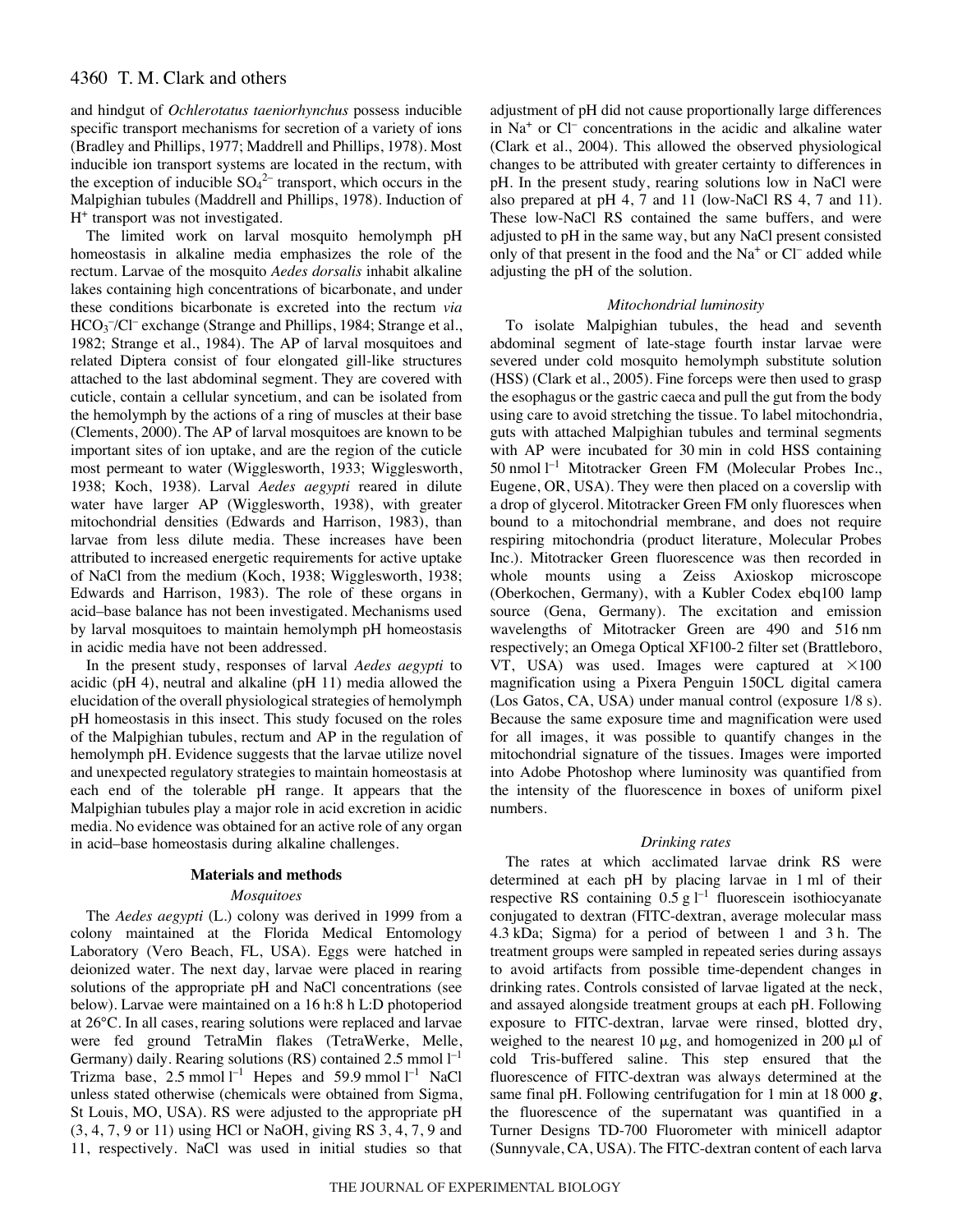was determined by comparison with a standard curve. The fluorescence of ligated controls, due to a combination of autofluorescence and low rates of transcuticular FITC-dextran entry, was subtracted from treatment values assayed at the same pH. This corrected for possible artifacts such as effects of pH on transcuticular FITC-dextran permeability.

# *Effects of pH challenges on total body water*

The effects on total body water of the transfer of acclimated larvae to more acidic media were determined in the presence and absence of NaCl. Tests performed in the presence of NaCl involved rearing larvae in RS 7 or RS 4. Fourth instar larvae were then either maintained at the rearing pH or transferred to RS 3 for 2 h. In similar experiments without NaCl, larvae reared in low-NaCl RS 7 were assayed in either low-NaCl RS 7 or low-NaCl RS 3. Following exposure, larvae were blotted dry, and wet mass was determined to the nearest  $1 \times 10^{-5}$  g using a Mettler-Toledo AX205 deltarange balance (Columbus, OH, USA). The larvae were then dried overnight in a drying oven at 96°C, and reweighed. The decrease in mass represents total free body water while the ratio of body water to total mass represents the percentage body water or body water ratio, calculated as:  $[$ (wet mass – dry mass)/wet mass].

#### *pH of the rectum in vivo*

Larvae reared in RS 4, 7 and 11 were exposed to kaolin and azolitmin  $(1 \text{ g per } 50 \text{ ml})$  for 24 h. Kaolin is an inert silicate that is ingested by larvae, displacing the food column and providing a background against which the color of ingested pH indicators can be established (Dadd, 1975). They were then transferred to RS 4, 7 or 11. Each combination of rearing and acute pH exposure was performed. The larvae were photographed after 24 h of exposure to the assay pH using an Olympus C-3040 digital camera through a Leica Stereozoom 6 microscope (Wetzlar, Germany).

#### *pH of the AP in vivo*

It was noted that bromothymol blue enters the AP in acidic media allowing the investigation of the acid–base permeability of the AP. Bromothymol blue was initially dissolved in dimethyl sulfoxide  $(7.6 \text{ mg per } 10 \text{ ml})$ . This mixture was vortexed, then centrifuged. The supernatant was diluted 1:1000 in RS 4. Larvae were exposed to this solution for 24 h. They were then placed into RS lacking bromothymol blue. The pH of the AP was noted, and the larvae were photographed within 5 min and at 24 h of exposure to the assay pH using an Olympus C-3040 digital camera through a Leica Stereozoom 6 microscope. Bromothymol blue was also visible in the rectum of several of these larvae allowing confirmation of the azolitmin results.

#### *Morphology of the AP*

Lengths of AP were determined for larvae reared in RS 4, 7 and 11, in low-NaCl RS 4, 7 and 11, and in deionized water, 5.25 g  $l^{-1}$  artificial seawater and 10.5 g  $l^{-1}$  artificial seawater (Instant Ocean, filtered; Aquarium Systems, Mentor, OH, USA). Lengths of AP of larvae fixed in 2% glutaraldehyde in PBS were determined with a Leica Stereozoom 6 with ocular micrometer. Larvae were oven dried for  $24 h$  at  $96^{\circ}$ C, then

weighed to the nearest  $1 \times 10^{-5}$  g in order to determine the massspecific length of the AP.

#### *Rates of acid–base excretion*

Larval acid–base excretion rates were determined under controlled conditions by rinsing fed, acclimated larvae twice in fresh RS, and placing them individually into 2.0 ml of fresh RS 4 or RS 11. RS aliquots without larvae were run alongside larvae and served as paired negative controls. After a period of  $1-2h$ , the pH of the experimental and control solutions was determined. Titration of the RS allowed calculation of the rate of acid excretion from the difference in pH of the experimental and control solutions.

#### **Results**

# *Effects of ambient pH on drinking rates, total body water and excretion rates*

The effects of ambient pH on drinking rates were determined in animals reared in the presence (RS) and absence (low-NaCl RS) of NaCl. Larvae in acidic media (RS 4 or low-NaCl RS 4) drank the medium at much higher rates than larvae in neutral or alkaline media (Fig. 1A;  $P < 1 \times 10^{-8}$ ,  $F = 18.59$ , d.f.=47). The lowest rates observed were in highly alkaline media (pH 11), where drinking rates were  $0.28 \pm 0.051$  ml g<sup>-1</sup> day<sup>-1</sup> in the presence of NaCl (RS 11) and  $0.88\pm0.168$  ml g<sup>-1</sup> day<sup>-1</sup> in the absence of NaCl (low-NaCl RS 11). Thus, even in the most alkaline media the drinking rates were substantial, representing 28–88% of total body volume each day. In acidic media, larvae consumed 500–700% of their total body volume each day. These values are similar to those reported for mosquito larvae under other conditions (Bradley, 1987; Clements, 2000). The presence or absence of NaCl did not influence the effect of pH on drinking rates [*P*>0.05, single factor ANOVA followed by Student–Newman–Keuls (SNK) *a posteriori* test with  $\alpha$ =0.05].

Total body water was influenced by both ambient pH and NaCl (Fig. 1B;  $P < 1 \times 10^{-8}$ ,  $F = 18.59$ , d.f. = 47, single factor ANOVA of arcsine-transformed body water ratios, followed by SNK with  $\alpha$ =0.05) (Sokal and Rohlf, 1969). Total body water was reduced in larvae reared in RS 4 relative to RS 7. Total body water increased when larvae reared in RS 4 were transferred to RS 3, and when larvae reared in RS 7 or low-NaCl RS 7 were transferred to RS 3 or low-NaCl RS 3, respectively. Because chronic exposure to acidic water resulted in increased drinking rates, but decreased percentage body water, fluid excretion rates must increase as well. In the presence of NaCl, fluid ingestion and excretion rates in acidic water ( $pH$  4) were approximately 20 times those in alkaline water (pH 11; 5.9  $vs$  0.3 ml  $g^{-1}$  day<sup>-1</sup>). In the absence of NaCl, they were 7.9-fold greater in acidic water than in alkaline water  $(7.1 \text{ vs } 0.9 \text{ ml } g^{-1} \text{ day}^{-1})$ . Drinking rates were similar in neutral and alkaline media and in the presence and absence of NaCl  $(Fig. 1)$ .

### *Effects of ambient pH on acid–base excretion*

Larvae in RS 4 did not change the pH relative to controls over 1-2 h time intervals. Larvae in RS 11 excreted net acid  $(0.12\pm0.017$  nequiv  $g^{-1}$  h<sup>-1</sup>, mean  $\pm$  s.e.m.) relative to paired larva-free controls (larvae *vs* larva-free controls,  $P < 1 \times 10^{-9}$ , two-factor ANOVA without replication, EXCEL).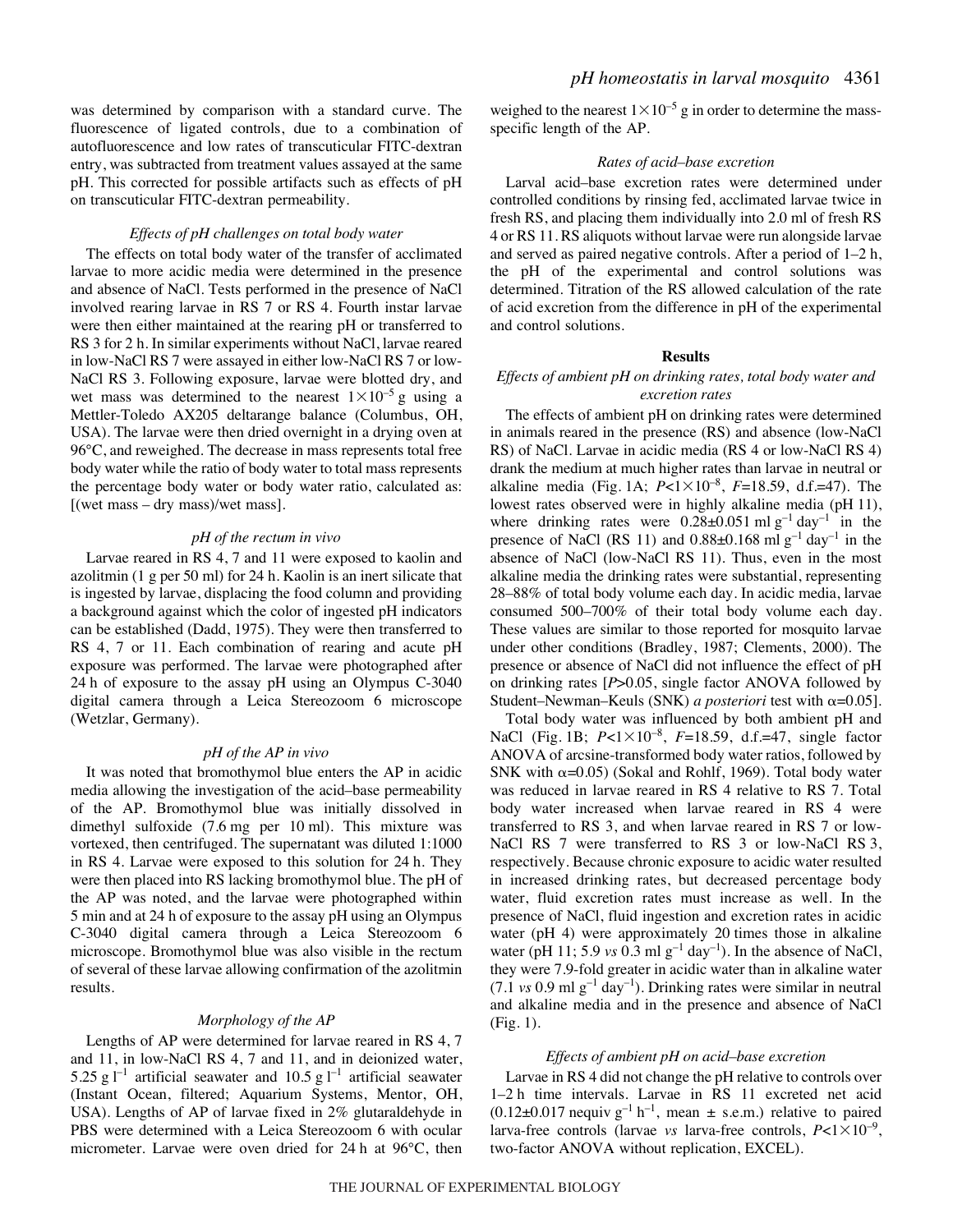

Fig. 1. Effects of acid–base exposure on drinking rates and total body water. Animals were reared and assayed in media containing NaCl (RS; 59.9 mmol  $l^{-1}$ ), or in media in which the only added NaCl was that present in the food (low-NaCl RS). (A) Effects of pH on drinking rates in the presence and absence of NaCl. Drinking rates of acclimated larvae were determined using FITC-dextran ingestion rates (average molecular mass 4.3·kDa). Drinking rates were highest in acidic rearing solutions (column effects;  $P < 1 \times 10^{-8}$ ,  $F = 50.8$ , d.f.=47). The presence or absence of NaCl did not influence the effect of pH on drinking rates (column effects; *F*=1.37, *P*>0.22). Rearing solutions containing NaCl are indicated by  $\bullet$ , while those without added NaCl are indicated by . (B) Effects of ambient pH on percentage body water. Body water was reduced in larvae chronically exposed to acidic media, and was elevated when larvae were acutely exposed to more acidic media (single factor ANOVA of arcsine-transformed body water ratio). The presence or absence of NaCl did not influence the effects of acute pH challenges on body water. RS 7 represents larvae reared and assayed in RS 7, RS 7–3 represents larvae reared in RS 7 and assayed in RS 3, RS 4 represents larvae reared and assayed in RS 4, and RS 4–3 represents larvae reared in RS 4 and transferred to RS 3. For larvae reared and assayed in low NaCl conditions, low-NaCl RS 7 represents larvae reared and assayed in low-NaCl RS 7, while low-NaCl RS 7–3 represents larvae reared in low-NaCl RS 7 and assayed in low-NaCl RS 3. Data are presented as means  $\pm$  s.e.m.

#### *Effects of ambient pH on mitochondria*

Changes are observed in the fluorescence of the mitochondrial dye Mitotracker Green FM in response to chronic pH exposure. Mitochondrial luminosity was higher in both proximal and distal Malpighian tubule regions of animals reared in acidic water than in larvae reared in neutral or alkaline media, which did not differ in luminosity (Fig. 2; proximal tubule: *P*<0.05, *F*=4.24, d.f.=17; distal tubule: *P*<0.005, *F*=8.92, d.f.=17; followed by SNK) (Sokal and Rohlf, 1969). In larvae reared in acidic media (RS 4), the distal Malpighian tubule



Fig. 2. Mitochondrial luminosity within the Malpighian tubules of animals reared in acidic (pH 4), neutral or alkaline (pH  $11$ ) media. Mitochondrial densities were influenced by environmental pH within the proximal tubule (*P*<0.05, *F*=4.24, d.f.=17) and within the distal tubule (*P*<0.003, *F*=8.92, d.f.=17, single factor ANOVA). *N*=6/pH value. All measurements were made with an exposure time of  $1/8$  s and at the same magnification  $(\times 100)$ . Data are presented as means  $\pm$  s.e.m.

showed significantly greater luminosity than the proximal region (*P*<0.05, two-tailed, paired Student's *t*-test, *N*=6 tubules). No differences in luminosity were observed within pH between proximal and distal regions of the Malpighian tubules of larvae reared in RS 7 or RS 11 (RS 7, *P*>0.5; RS 11, *P*>0.09, two-tailed, paired *t*-test, *N*=6 tubules/RS). The influence of pH on hindgut mitochondrial luminosity was not determined due to difficulties experienced in the removal of the rectal contents, which autofluoresce.

Mitotracker Green FM produced uneven fluorescence within the AP. Luminosity was always greatest in the proximal and distal regions, and lowest in the central region (Fig. 3; by region, pH 4: *P*<0.0001, *F*=12.646, d.f.=65; pH 7: *P*<0.01, *F*=5.137, d.f.=56; pH 11: *P*<0.0005, *F*=8.777, d.f.=62; single factor ANOVA followed by SNK). Changes were observed in Mitotracker Green FM fluorescence, within the AP, in response to chronic pH exposure. Animals reared in RS 4 showed reduced luminosity across regions compared with animals reared in RS 7 or 11 (Fig. 3; *P*<0.05, *F*=3.161, d.f.=61, single factor ANOVA followed by SNK.

In the absence of Mitotracker Green FM no fluorescence was observed at the exposure time of  $1/8$  s used in these experiments.

#### *The pH of the rectal lumen*

The pH indicator azolitmin revealed that larvae always have an acidic rectal lumen ( $pH < 6.2$ ), even when chronically exposed to RS 11 (Fig. 4;  $N=12$  each in RS 4, RS 7 and RS 11). Similar results were obtained using bromothymol blue (transition from yellow to blue at  $pH$  6.8; Fig. 5). Obtaining similar results with two separate pH indicators provides increased confidence that the excretory system of larvae exposed to highly alkaline media eliminates fluid more acidic than the hemolymph.

# *Effects of ambient pH on the pH within the AP*

The pH indicator bromothymol blue entered the AP of larvae in RS 4, but not in RS 7 or RS 11. In RS 4, the bromothymol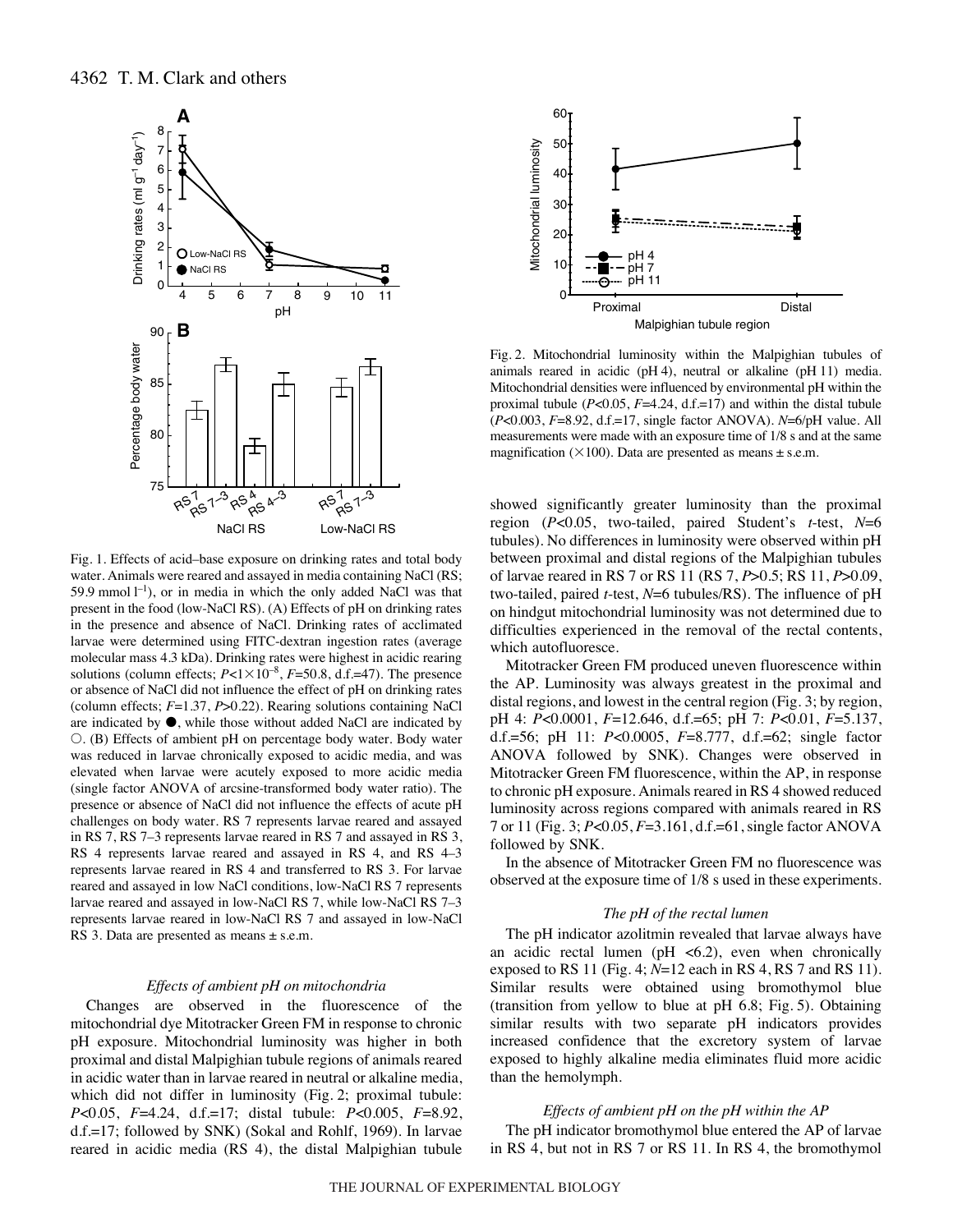

Fig. 3. Mitochondrial luminosity of anal papillae (AP) of animals reared in acidic (pH 4), neutral or alkaline (pH 11) media. All measurements were made with an exposure time of  $1/8$  s and at the same magnification. Luminosity was determined for the base, midsection and tip of one AP from each animal. Luminosity was always greatest in proximal and distal regions, and lowest in the central region. Larvae reared in acidic media (RS 4) showed reduced mitochondrial densities in the midsection and tip, and mitochondrial densities averaged across regions were also reduced in RS 4 (*P*<0.05).

blue within the AP was yellow, revealing that the pH was <6.8 (Fig. 5A). When these larvae were transferred to RS 11, the bromothymol blue within the AP changed from yellow to blue within minutes. The blue color remained within the AP for at least 24 h following transfer to RS 11, revealing (1) diffusion trapping of the ionized form upon alkalization, and (2) that the pH within the AP remained  $>6.8$  during that time (Fig. 5B). These data reveal a high degree of transparency of the AP to acid–base equivalents, and failure to recover the initial acidic pH within the AP in the face of alkalization of the ambient media.

# *Effects of salinity and ambient pH on larval mass and the size of the AP*

The size of AP is influenced by ambient salinity and by pH (Figs 6 and 7). The AP were longest in dilute water, and length decreased with salinity (Fig.  $6A$ ;  $P<0.05$ ,  $F=3.97$ , d.f.=25, single factor ANOVA). The dry mass of larvae used to determine the effects of environmental conditions on the length of AP differed in both the salinity and pH experiments. Significant differences in dry mass were recorded among salinities (*P*<0.05, *F*=4.66, d.f.=25). Among media differing in pH values, significant differences were recorded in the presence of NaCl (*P*<0.0005, *F*=11.25, d.f.=29) but not in the absence of NaCl (*P*>0.21,  $F=1.64$ , d.f.=29; Table 1). However, because salinity also influences mass, the mass-specific lengths of the AP were also determined. No differences were observed in mass-specific lengths (mm  $mg^{-1}$  dry mass) of the AP across salinities (Fig. 6B; *P*>0.27, *F*=1.37, d.f.=25, single factor ANOVA) although larvae reared at the highest salinities possessed the smallest AP.

In contrast to salinity, pH influenced both the length and mass-specific length of the AP of larvae reared in RS containing 59.9 mol  $l^{-1}$  NaCl (Fig. 7A,B; length: *P*<0.01, *F*=6.96, d.f.=29; mass specific length: *P*<0.0001, *F*=15.34, d.f.=29, 2-way *P* values, single factor ANOVA). Under these conditions, the AP



Fig. 4. The rectum of a larva that had ingested azolitmin *in vivo*, reared and assayed in alkaline water (pH 11). Azolitmin is blue in alkaline water ( $pH > 6.2$ ), and red in acidic water ( $pH < 6.2$ ). A total of 36 larvae were assayed (12 larvae each in RS 4, RS 7 and RS 11). The rectal contents were red ( $pH < 6.2$ ) in all larvae. Top, the original image. Bottom, the same image adjusted for brightness (+39) and contrast (+35) using Adobe Photoshop.

of larvae reared in RS 4 were reduced in both length and massspecific length relative to those reared in RS 7, while those reared in RS 11 possessed the longest AP. The decrease in massspecific length in acidic media was proportionally much greater than the decrease in length. In contrast, pH had no effect on the length, or mass-specific length, of the AP of larvae reared in low-NaCl RS (Fig. 7A,B; length: *P*>0.27, *F*=1.39, d.f.=29; mass-specific length: *P*>0.87, *F*=0.14, d.f.=29, 2-way *P* values, single factor ANOVA).

#### **Discussion**

#### *Conclusion*

In acidic media, larval *Aedes aegypti* utilize novel strategies for the maintenance of hemolymph acid–base homeostasis involving increased rates of ingestion of the medium followed by fluid and acid clearance in which the Malpighian tubules play a prominent role. The mechanisms of homeostasis in alkaline media remain obscure and appear to be largely passive.

#### *The role of the Malpighian tubules in acid–base homeostasis*

The Malpighian tubules appear to be primarily responsible for acid–base homeostasis in acidic media. During exposure to acidic media, larvae increased drinking rates substantially. Naïve larvae became volume loaded whereas acclimated larvae maintained high drinking rates yet showed reduced body water. Exposure to acidic media thus results in increased rates of fluid flux through the organism. Acclimation to acidic media also resulted in an increase in fluorescence of a mitochondriaspecific dye in the Malpighian tubules. The increase in Malpighian tubule mitochondria is presumably paralleled by upregulation of specific transport mechanisms driving increased rates of fluid secretion.

We have not yet established the pH of the fluid produced by the larval Malpighian tubules, or whether the pH of the secreted fluid changes during acid exposure. However, it is not necessary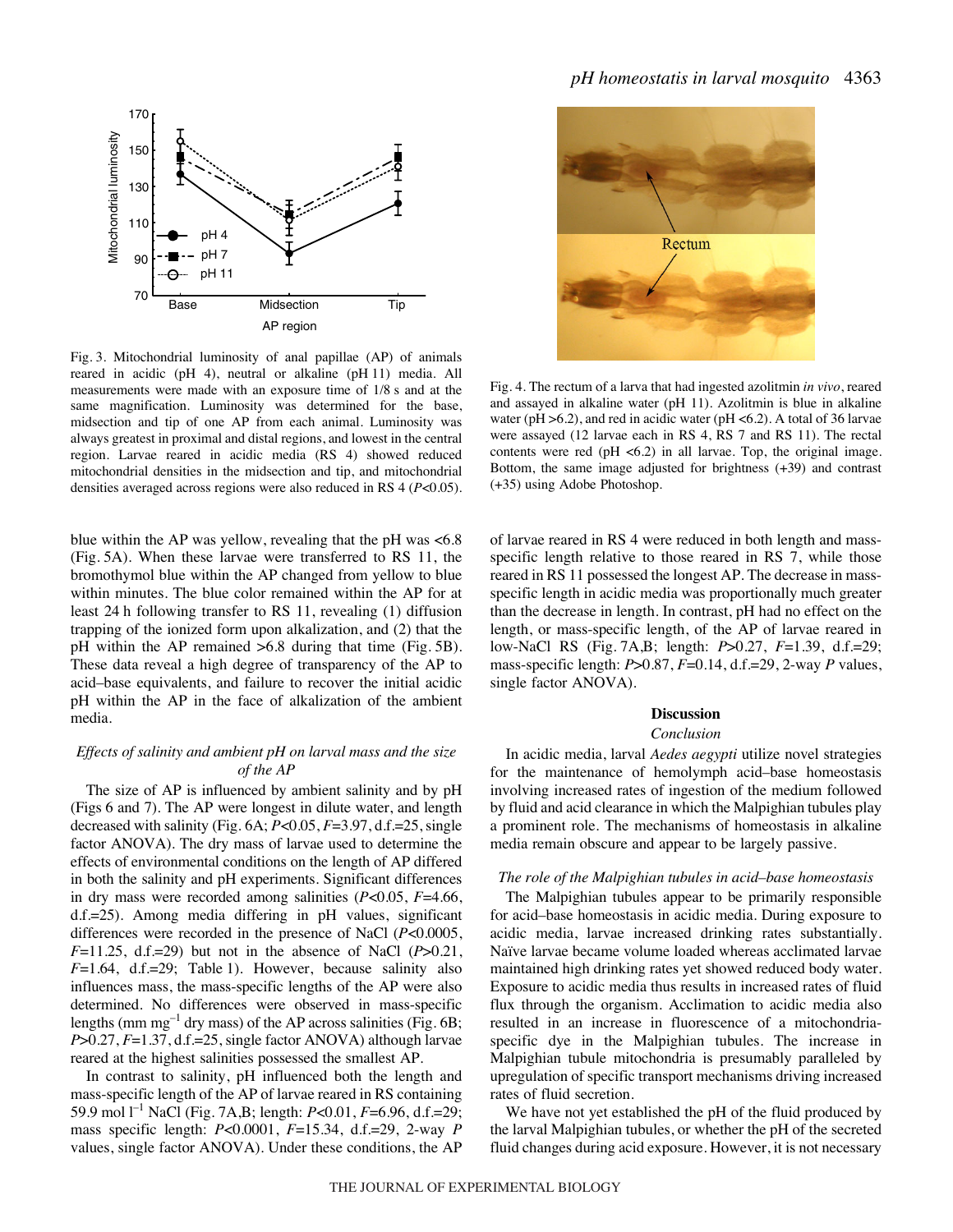



Fig. 5. The pH within the AP changes in response to changes in ambient pH *in vivo*. Top, larva exposed to bromothymol blue *in vivo* in pH 4 media (RS 4). Under these conditions bromothymol blue enters the AP. Bromothymol blue is yellow at  $pH < 6.8$  and blue at  $pH > 6.8$ . In acid media, the interior of the AP is thus acidic ( $pH < 6.8$ ). Bottom, AP that have been 'loaded' by exposure of larvae to bromothymol blue in acidic media followed by transfer to pH 11 media (RS 11) for at least 24 h. Note that the rectal lumen is acidic under these conditions.

for the  $H<sup>+</sup>$  concentration or buffer capacity of the excreted fluid to increase for overall Malpighian tubule  $H^+$  excretion rates to increase, if the volume of secreted fluid increases. Malpighian tubules of adult *A. aegypti* secrete acidic fluid, and cyclic AMP increases the rate of fluid secretion while pH remains constant, resulting in elevated H<sup>+</sup> clearance rates (Petzel et al., 1999). The transport mechanisms of larval and adult Malpighian tubules differ (Clark and Bradley, 1996), however, and it remains to be determined whether the larval Malpighian tubules respond in a similar way during acid exposure. We also do not rule out an additional increase in  $H<sup>+</sup>$  excretion rates due to an increase in secretion of buffer or ammonia during acid challenges, as occurs in the mammalian kidney.

# *The role of the rectum in acid–base homeostasis*

Evidence presented here suggests that the role of the larval mosquito rectum in alkaline media should be re-evaluated. A series of papers by Strange and coworkers (Strange and Phillips, 1984; Strange et al., 1982; Strange et al., 1984) showed that larval *Aedes dorsalis* exposed to alkaline media (pH 10.5) high in  $HCO_3^-$  (up to 250 mmol  $l^{-1}$ ) eliminate this ion *via* rectal HCO<sub>3</sub><sup>-</sup>/Cl<sup>–</sup> exchange. It is not clear from the available data whether the rectum of larval *Aedes aegypti* plays a role in acid–base homeostasis. We have found that larval *A. aegypti* has a similar ability to tolerate highly alkaline media without ill effect, at least in media rendered alkaline using NaOH (Clark et al., 2004). Under these conditions, the pH within the rectal lumen of larval *A. aegypti* is always acidic *in*

Fig. 6. Length (A) and mass-specific length (B) of the AP as a function of salinity. Larvae were reared in different concentrations of artificial seawater. (A) Length was significantly influenced by salinity (*P*<0.05, *F*=3.97, d.f.=25, single factor ANOVA). (B) Mass-specific length of the AP (relative to dry mass) of larvae reared at different salinities. No significant mass-specific effects of salinity were observed (*P*>0.27, *F*=1.37, d.f.=25).

*vivo* (pH <6.2). The p*K* of  $H_2CO_3/HCO_3^-$  is 6.4 at 25°C (Weast et al., 1986). Most  $HCO<sub>3</sub><sup>-</sup>$  excreted into the rectum at the observed pH <6.2 would form  $CO<sub>2</sub>$ , assuming equilibrium is reached by the time the excretory product is eliminated. Any  $CO<sub>2</sub>$  so formed would then most likely diffuse through the tissues and out through the cuticle, resulting in net acid excretion (Wigglesworth, 1938). If the physiology of acid–base regulation is similar in larvae of *A. aegypti* and *A. dorsalis*, the high rates of  $HCO_3^-$  excretion observed in the rectum of  $A$ . *dorsalis* (Strange and Phillips, 1984; Strange et al., 1984) may have been induced by the high  $HCO<sub>3</sub><sup>-</sup>$  concentration of the medium  $(250 \text{ mmol l}^{-1})$  rather than by its alkaline pH (pH 10.5). This deserves further study.

The relative contributions of the Malpighian tubules, midgut and hindgut in secretion of the acid observed in the rectal lumen were not determined. We could not measure mitochondrial luminosity of the hindgut due to interference from non-specific fluorescence of lumen contents, which were much more difficult to remove from this region of the alimentary canal. An increase in mitochondrial luminosity would not necessarily indicate a direct role in acid–base transport, however. Elevation of Malpighian tubule secretion rates, observed in acidic media, requires increased rates of rectal recovery of solutes such as K+, Cl– , etc., that drive the formation of Malpighian tubule secretions. Changes in energy demands of the rectum in response to ambient pH would therefore provide little information regarding acid–base transport by this organ.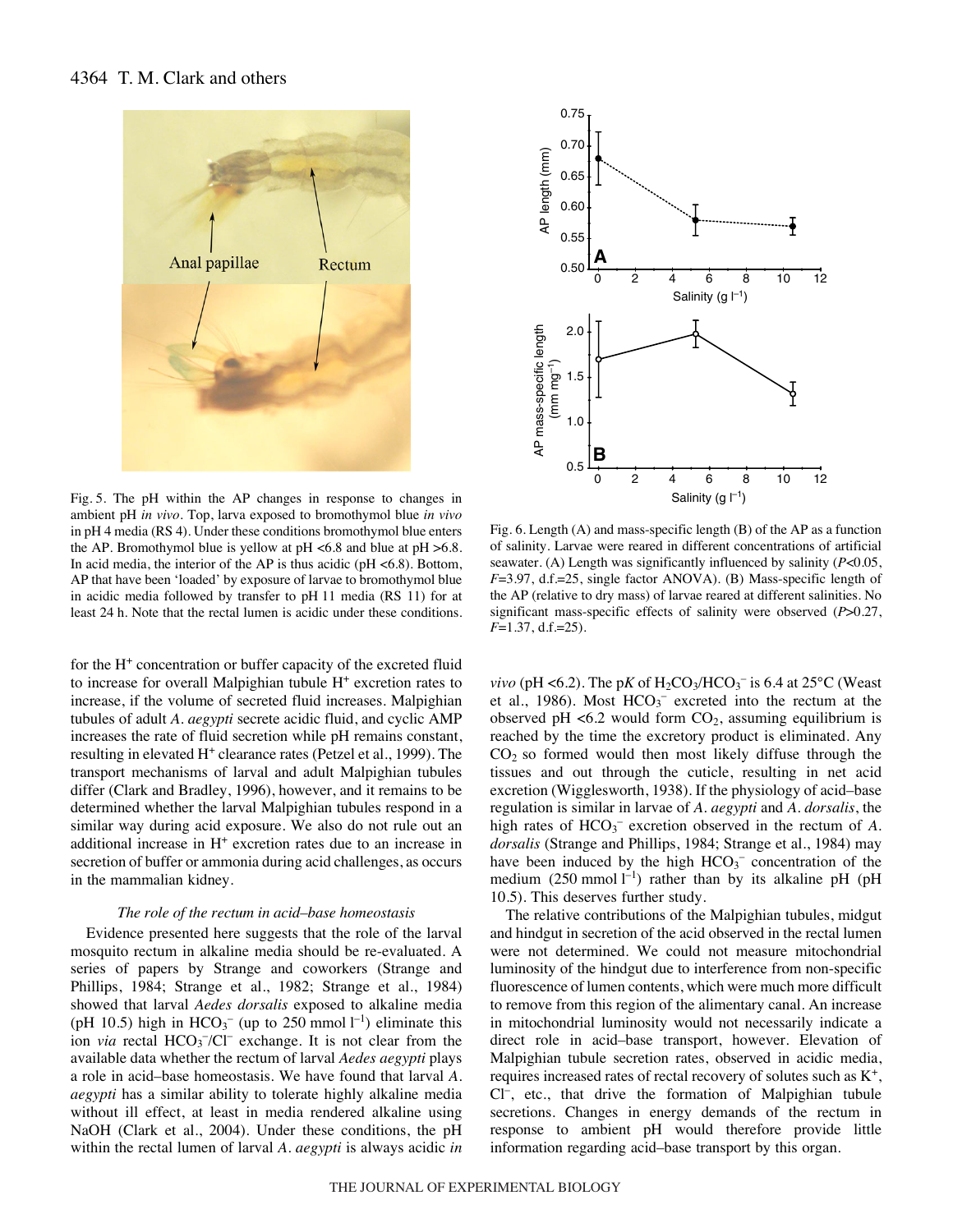

Fig. 7. Length (A) and mass-specific length (B) of the AP as a function of pH. The influence of pH was determined in the absence  $(\bigcirc)$  and presence  $(\bullet)$  of added NaCl. (A) Length was significantly influenced by pH in the presence  $(P<0.005, F=8.24, d.f.=29)$  but not the absence (*P*>0.19, *F*=1.75, d.f.=29) of NaCl. (B) In the presence of NaCl, pH had a highly significant influence on mass-specific length (*P*<0.0001, *F*=13.23, d.f.=29). In the absence of NaCl, no influence of pH on massspecific length was observed ( $P > 0.86$ ,  $F = 0.15$ , d.f.=29).

#### *The role of the AP in acid–base homeostasis*

Acid efflux has been shown in the AP of larval *Aedes aegypti* in neutral media (Donini and O'Donnell, 2005). In the present study, the changes observed in pH within the AP in response to changes in ambient pH are not consistent with an active role of these organs in acid–base homeostasis. Instead, the evidence suggests that acid–base flux across the AP is passive. First of all, one might expect the AP to become more alkaline, rather than acidic, if excreting acid, and to become more acidic if excreting base – in fact, the reverse occurs. Second, the change in pH within the papillae upon transfer from acidic to alkaline media is not reversed during at least 24 h of exposure, suggesting limited ability to regulate flux over this time scale. The passive role of the AP in acid–base homeostasis is supported by comparison of the phenotypic plasticity of the AP in response to pH and to NaCl. It is well established that active

# *pH homeostatis in larval mosquito* 4365

NaCl uptake from dilute media occurs in the AP (Wigglesworth, 1933; Wigglesworth, 1938; Koch, 1938). AP of larvae reared in dilute media show increased size and mitochondrial densities contributing to greater active NaCl absorption from the medium (Edwards and Harrison, 1983; Koch, 1938; Wigglesworth, 1938). In the present study, we demonstrated that the size and mitochondrial densities of the AP are all reduced, rather than increased, in acidic media relative to those from larvae reared in neutral and alkaline media (in the presence of NaCl). Reducing the relative surface area of the highly permeable cuticle appears to be a mechanism to reduce rates of passive transcuticular  $H^+$  influx into the AP. The reduction in mitochondrial densities in acidic media is also not consistent with an active role of the AP in acid excretion. The hypothesis that the AP are important sites of active acid–base excretion in acidic media is therefore not supported.

No evidence was obtained supporting the AP as major sites of active acid–base excretion in alkaline media. Size and mitochondrial densities of the AP are similar in larvae reared in neutral and alkaline media.

The response of the AP to acidic media is influenced by the presence or absence of NaCl. The AP were reduced in size in acidic media in the presence of NaCl, but not in its absence. This suggests a trade-off between NaCl uptake and acid–base homeostasis occurring in the AP of larvae in dilute, acidic media. In a wide variety of aquatic organisms, death in acidic water is due primarily to loss of  $Na<sup>+</sup>$ , rather than failure of pH homeostasis (Vangenechten et al., 1989; Havas, 1981; Havas and Advokaat, 1995; Lin and Randall, 1995). This appears to be related to Na<sup>+</sup>/H<sup>+</sup> exchange mechanisms (Stobbart, 1971). In the fish gill, for example,  $Na<sup>+</sup>$  uptake is driven by active  $H<sup>+</sup>$ secretion. Increased ambient H<sup>+</sup> concentrations therefore increase the electrochemical gradients opposing H<sup>+</sup> secretion, reducing Na+ uptake (Lin and Randall, 1995). Similarly, larvae of *Aedes aegypti* and *Culex quinquefasciatus* show decreased  $Na<sup>+</sup>$  uptake rates during acute exposure to acidic water (pH 3.5) (Patrick et al., 2002). It thus appears that AP surface area does not decrease in dilute media of low pH, because a reduction in size of the AP in dilute, acidic media would compromise NaCl uptake leading to the failure of  $Na<sup>+</sup>$  homeostasis. If such a tradeoff exists, *A. aegypti* larvae appear to be able to minimize its effects (Clark et al., 2004). Intriguingly, the apical surface area of fish gill chloride cells, also involved in the uptake of ions from dilute media, is reduced during acid exposure (Goss et al., 1995). Could reduced surface area of permeable  $Na<sup>+</sup>$  uptake surfaces, a response driven by the deleterious consequences of high rates of passive  $H^+$  influx, contribute to the trade-off between  $Na<sup>+</sup>$  and  $H<sup>+</sup>$  homeostasis in a variety of animals exposed to acidic water?

Table 1. *Dry mass of larvae used to determine the effects of salinity and pH on the relative size of anal papillae*

| Salinity $(g l^{-1})$ | Dry mass $(mg)$  | RS with NaCl |                  | RS no NaCl |                  |
|-----------------------|------------------|--------------|------------------|------------|------------------|
|                       |                  | pH           | Dry mass $(mg)$  | pH         | Dry mass $(mg)$  |
|                       | $0.48 \pm 0.052$ | 4            | $0.55 \pm 0.053$ | 4          | $0.32 \pm 0.027$ |
| 5.25                  | $0.31 \pm 0.03$  | −            | $0.36 \pm 0.019$ |            | $0.31 \pm 0.022$ |
| 10.5                  | $0.46 \pm 0.045$ |              | $0.34 \pm 0.019$ |            | $0.38 \pm 0.034$ |

Rearing solutions (RS) varied in salinity (columns 1, 2), pH in the presence of NaCl (columns 3, 4) and pH without NaCl (columns 5, 6).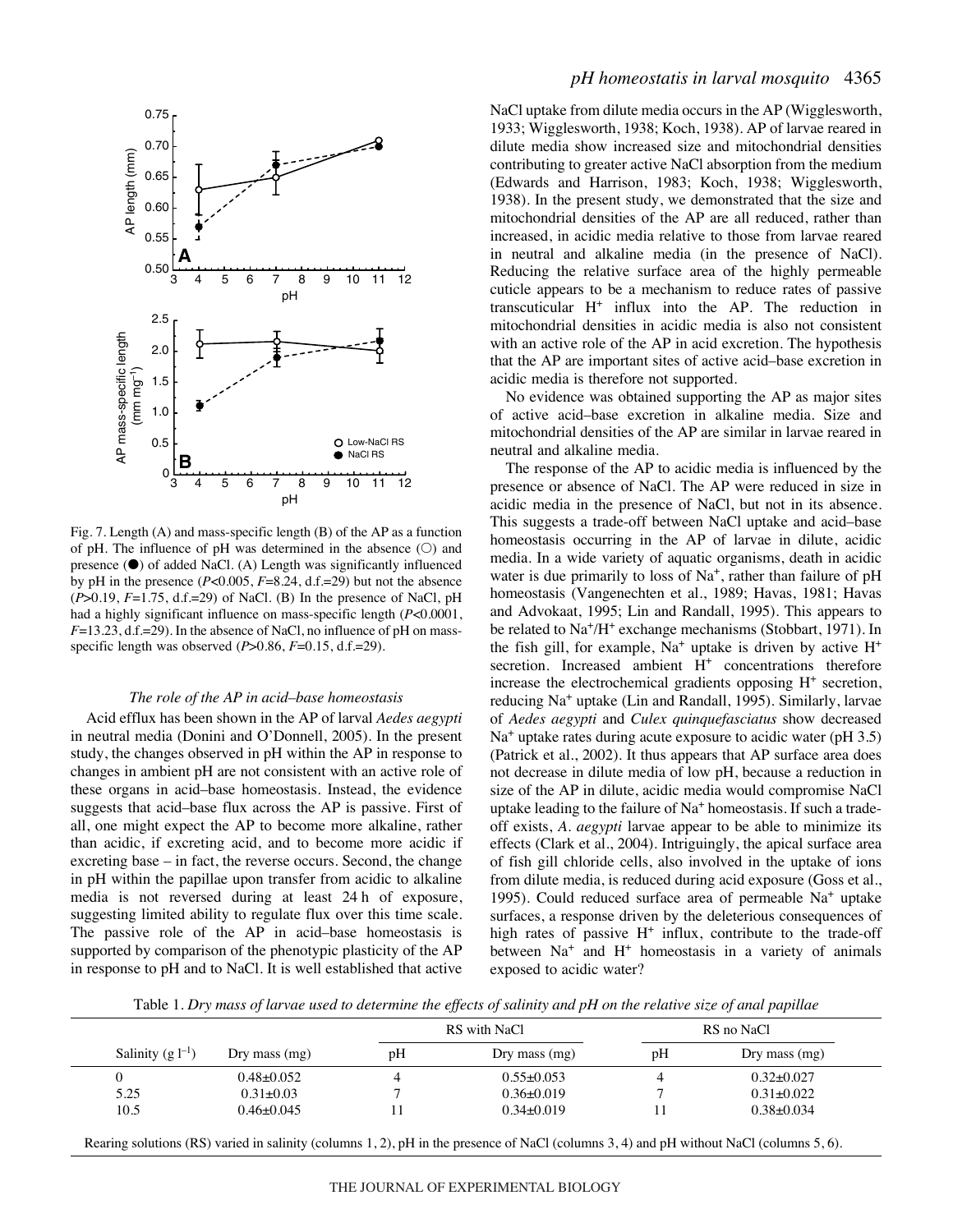# 4366 T. M. Clark and others

It is highly unlikely that the decrease in size of the AP of larvae reared in acidic media containing NaCl is a response to the increased Cl– concentrations resulting from the HCl added during adjustment of the pH of the rearing medium. The medium [Cl<sup>-</sup>] was 59.9 mmol  $l^{-1}$ , and the small amounts of HCl required to adjust the pH to 4 were of the order of a few millimolar. In addition, the length and mass-specific length of the AP of larvae reared in acidic media in low-NaCl conditions (with pH adjusted using HCl) were not reduced compared with those of larvae reared in deionized water (0 g  $l^{-1}$ , see Fig. 2).

During the course of this investigation, we repeated classic studies documenting the influence of salinity on the size of the AP (Wigglesworth, 1938; Koch, 1938), in order to determine the relative magnitude of the effects of NaCl and pH on AP size. Those studies had found that the AP of larval mosquitoes reared in dilute media were larger than those of larvae reared at higher salinities, although AP of *Aedes aegypti* did not respond as strongly to ambient salinity as did those of several other species. As reported in those studies, we too found that AP are longest in larvae reared in dilute media. However, when scaled for mass, we did not observe any relationship between salinity and AP length. Under the conditions of this study, the effects of salinity on the length of the AP appear to be more strongly associated with allometric effects of salinity on overall growth, rather than changes in the relative sizes of ion uptake surfaces. We do not question the role of the AP in NaCl uptake. Note, however, that pH (in the presence of NaCl) has a much greater effect on AP size than does salinity in this species suggesting that acid–base flux into the AP in acidic media is of considerable physiological significance. It is possible that estimation of total surface area or a greater effort to eliminate NaCl (for example by feeding larvae NaCl-free food) may have resulted in a stronger relationship between mass-specific length and salinity in the present study.

# *Physiology of acid–base regulation in acidic media*

In acidic media, larvae greatly increase drinking rates. This increase is likely to impose a considerable energy cost on the animal. The insect excretory system drives water movement by solute transport. Larvae in acidic media ingest much greater fluid volumes, the ingested fluid contributes to the acid load to be eliminated, and ions used to drive urine secretion must be recovered from the excreta prior to its elimination. Why then would larvae increase drinking rates in acidic media? Two hypotheses come to mind. According to one hypothesis, larvae exposed to acidic media increase drinking rates in order to reduce the transepithelial  $H^+$  gradient opposing clearance of  $H^+$ . This would resemble the mammalian kidney, which can only excrete  $H^+$  into filtrate of pH  $>4.5$  but can increase clearance of  $H^+$  by addition of buffers and  $NH<sub>3</sub>$  to the urine. We hypothesize that an increased volume of fluid of a given pH and buffer capacity allows a greater acid load to be cleared without increasing the driving force opposing  $H^+$  excretion. For this to work, the increase in clearance capacity must compensate for the additional acid load ingested with the medium. A similar hypothesis was proposed to explain an increase in drinking rates observed in larvae exposed to elevated salinity (Clements, 2000).

A second hypothesis that might explain the increase in drinking rates in acid water is based on  $Na^+/H^+$  exchange processes (discussed above). It is thus conceivable that the increase in drinking rates in acidic media functions to increase  $Na<sup>+</sup>$  ingestion, offsetting the reduction in  $Na<sup>+</sup>$  influx caused by elevated ambient  $H^+$  concentrations. This hypothesis must be rejected in the present study, however. Larvae ingested the medium at similar rates in acidic media differing in NaCl concentration. Indeed, drinking rates increased approximately 5-fold between pH 4 and pH 7 in low-NaCl RS, but only by 2 to 3-fold in RS containing NaCl  $(59.9 \text{ mmol } l^{-1})$ .

# *Physiology of acid–base regulation in alkaline media*

We had expected to find that larvae exposed to alkaline media would excrete fluid more alkaline than the hemolymph, although not necessarily more alkaline than the environment, to remain in pH balance. We were surprised to find that the excretory system of larvae acclimated to highly alkaline media (pH 11) actually excreted fluid more acidic than the hemolymph. Animal metabolism always produces acids, due to the generation of  $CO<sub>2</sub>$  and/or lactic acid during metabolism. Additional acids are formed during processes such as triglyceride or protein catabolism. Depending on an animal's physiological state, however, excreted fluids may be either acidic or alkaline. Data presented by Stobbart (Stobbart, 1971; Stobbart, 1974) show that larval *Aedes aegypti* may either alkalize or acidify the surrounding medium, depending on their state of ionic homeostasis and the ionic composition of the medium. Vanatta and Frazier (Vanatta and Frazier, 1981) found that frogs rendered alkalotic by  $NAHCO<sub>3</sub><sup>-</sup>$  injection excreted base *via* transepithelial processes. Excretion of HCO<sub>3</sub><sup>-</sup> would allow larval mosquitoes in highly alkaline media to excrete fluid that is more alkaline than the hemolymph yet more acidic than the environment. Because the  $pK$  of the transition from  $HCO_3^$ to  $CO_3^{2-}$  is pH 10.25 at 25°C (Weast et al., 1986), HCO<sub>3</sub><sup>-</sup> would act as an acid in media above this pH value. It is therefore not unexpected that the larvae show net acid excretion in highly alkaline media.

There are two ways in which larvae can excrete fluid more acidic than the hemolymph during steady-state exposure to alkaline media: (1) the larvae may neutralize ingested baseutilizing acids produced during metabolism, or (2) the larvae may excrete net base (or absorb acid) through the actions of extrarenal organs. If active excretion of base (either by the excretory system or by extrarenal organs) increases with ambient pH, then the energy demands of the organs involved are expected to increase as the rate of transport and the opposing concentration gradients increase. Larvae reared in high ambient pH did not possess elevated mitochondrial densities in any renal or extrarenal organ, and the AP were not increased in size in response to alkaline media. We have also found that the metabolic rates of larvae exposed to pH 11 media are the lowest observed under any conditions of pH or salinity (J. M. McLister and T.M.C., unpublished observation). Larvae thus appear to possess the remarkable ability to remain in pH balance in highly alkaline water without excreting base or, equivalently, absorbing acid. They appear to depend instead on metabolic acid production to neutralize ingested base. If so, the relatively low drinking rates observed in alkaline water may allow the larvae to remain in pH homeostasis by reducing the amount of base to be neutralized. To the best of our knowledge, this strategy, in which pH homeostasis is maintained in highly